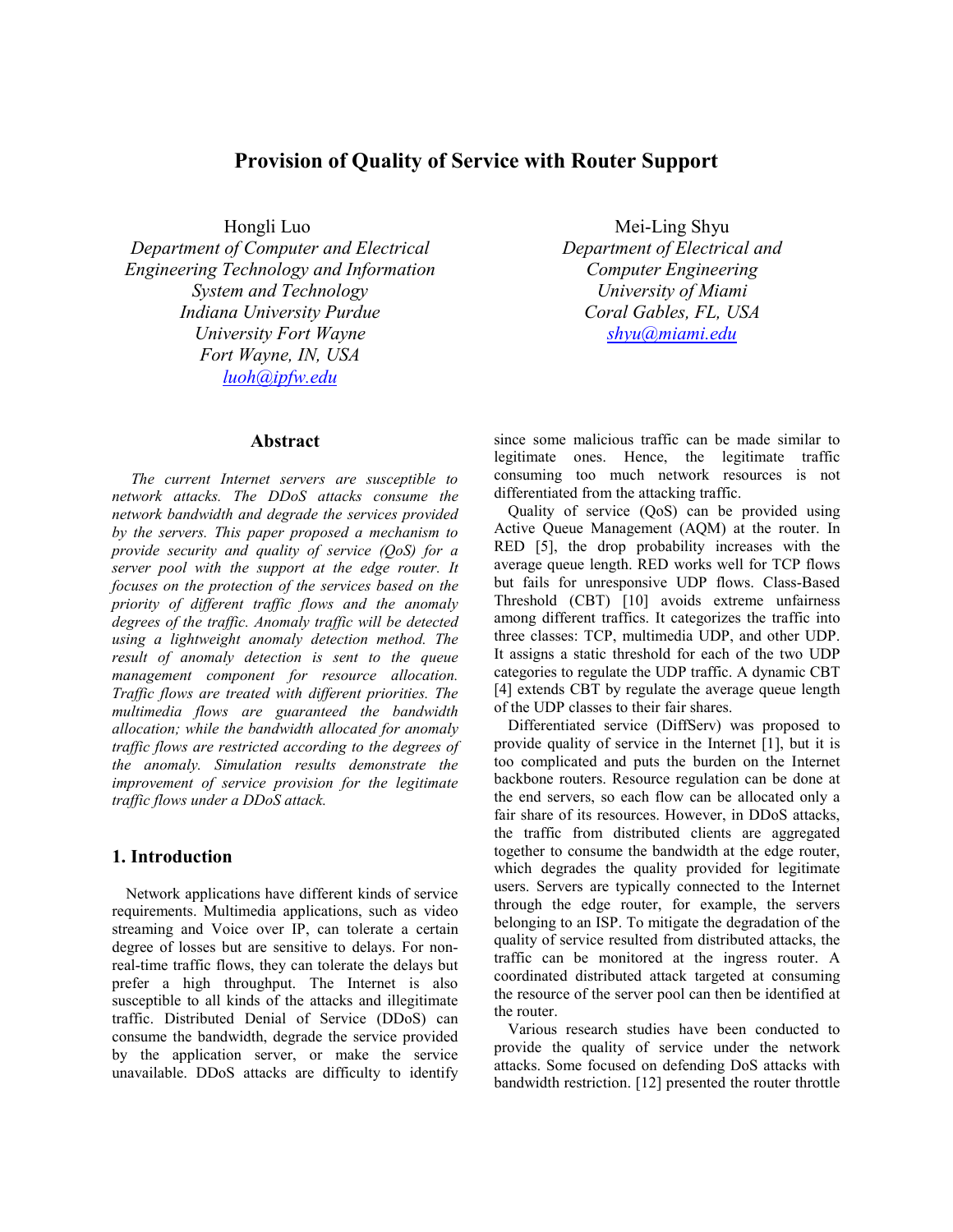approach to protect a server system under DDoS attacks. The rate at which the upstream router can forward packets to the server is limited. The capacity of the server is allocated to the upstream routers in a level-k max-min fairness. In [10], the legitimate traffic is isolated and protected from a huge amount of DDoS attacks. The system can provide adequate service to more clients during DDoS attacks with the provision of adequate resource for legitimate traffic. [6] proposed a metric to classify traffic into different categories, and QoS protocol can use this metric to give different priorities to traffic flows of different categories.

Our approach uses a combination of anomaly traffic detection and bandwidth restriction to regulate the traffic. The purpose is to provide security and QoS for different traffic flows under the DoS attacks or anomalous traffic. The traffic going through the edge router is light compared with the core routers inside the Internet. The traffic monitoring and management at the edge router have a lower overhead in computation. The illegitimate traffic and attacking traffic can be detected. The bandwidth restriction is implemented at the edge router according to the anomaly degrees of the traffic flows. The bandwidth allocated to those traffic flows is proportional to the anomaly degrees. The differentiated services can then be provided by the edge router according to the priorities and the anomaly degrees of the traffic flows.

The paper is organized as follows. The overview of the proposed framework is presented in Section 2. We present the simulation results and analysis in Section 3. Conclusions are given in Section 4.

# **2. Provision of the Service with Router Support**

 Resource control and quality of service are closely related to each other. Some users request too many connections to aggressively consume the bandwidth. Regular active queue management (AQM) cannot differentiate those aggressive users to provide fair bandwidth allocation to each flow. The aggressive users can consume a large portion of the bottleneck bandwidth. Those traffics have a pattern that deviates from the normal traffic flows and can be considered as anomaly traffic. DoS attacks share some similarities with those anomaly traffics in terms of bandwidth consumption. It is not easy to strictly differentiate between DoS attacks and anomaly traffics. Hence, in our proposed approach, we utilize resource restriction to ensure that the attacking traffic and anomaly traffic can only consume a certain portion of network resources, so the legitimate applications can still receive an acceptable quality of service. The advantage

of our proposed approach is that it does not require any modification on the server pools being protected.

Our proposed approach is composed of a lightweight traffic monitoring scheme and an active queue management (AQM) component. The calculation of dropping possibility is used in the AQM component.

## **2.1. The Lightweight Traffic Monitoring Scheme**

A lightweight traffic monitoring scheme is implemented at the edge router. It monitors all the incoming and outgoing traffic flows of the edge router. The monitoring scheme targets at any unauthorized bandwidth usage resulted from anomaly traffic or DDoS bandwidth attacks. A lightweight data mining based anomaly detection method such as LOF [2] is used in anomaly traffic detection.

Anomaly detection needs a set of normal data to train the model. An anomaly is a pattern not observed in the normal data. The main idea of LOF is to assign a degree of being outlier to each data example. The degree is called LOF of the data example. LOF has a high detection rate when the false alarm rate is low. The LOF of an object can be computed using the following steps.

- Compute the k-distance neighborhood of each object P in the data set.
- Compute the reachability distance for each object P with respect to an object O.
- Compute the local reachability density of the object P.
- Compute LOF of an object P. An object P is considered to be an outlier if its LOF value exceeds a threshold value.

The KDD CUP 1999 data [8] is used as the training data set in anomaly traffic detection. This data set contains a wide variety of intrusions simulated in a network environment. Each connection in the data set is a sequence of packets with values of 41 features which are either basic features or derived features. The derived features can be the content features within a connection or traffic features computed using a twosecond time window. Our anomaly traffic detection scheme only targets at the traffic that consumes too much bandwidth. To reduce the computation and speed up the detection of the anomaly traffic, only features related to the bandwidth attacks will be selected.

For the incoming traffic arriving at the edge router, every connection is monitored and features are extracted as defined in the KDD data. The features are used to construct a record for each connection. LOF is performed on the record to calculate the value of LOF for each connection.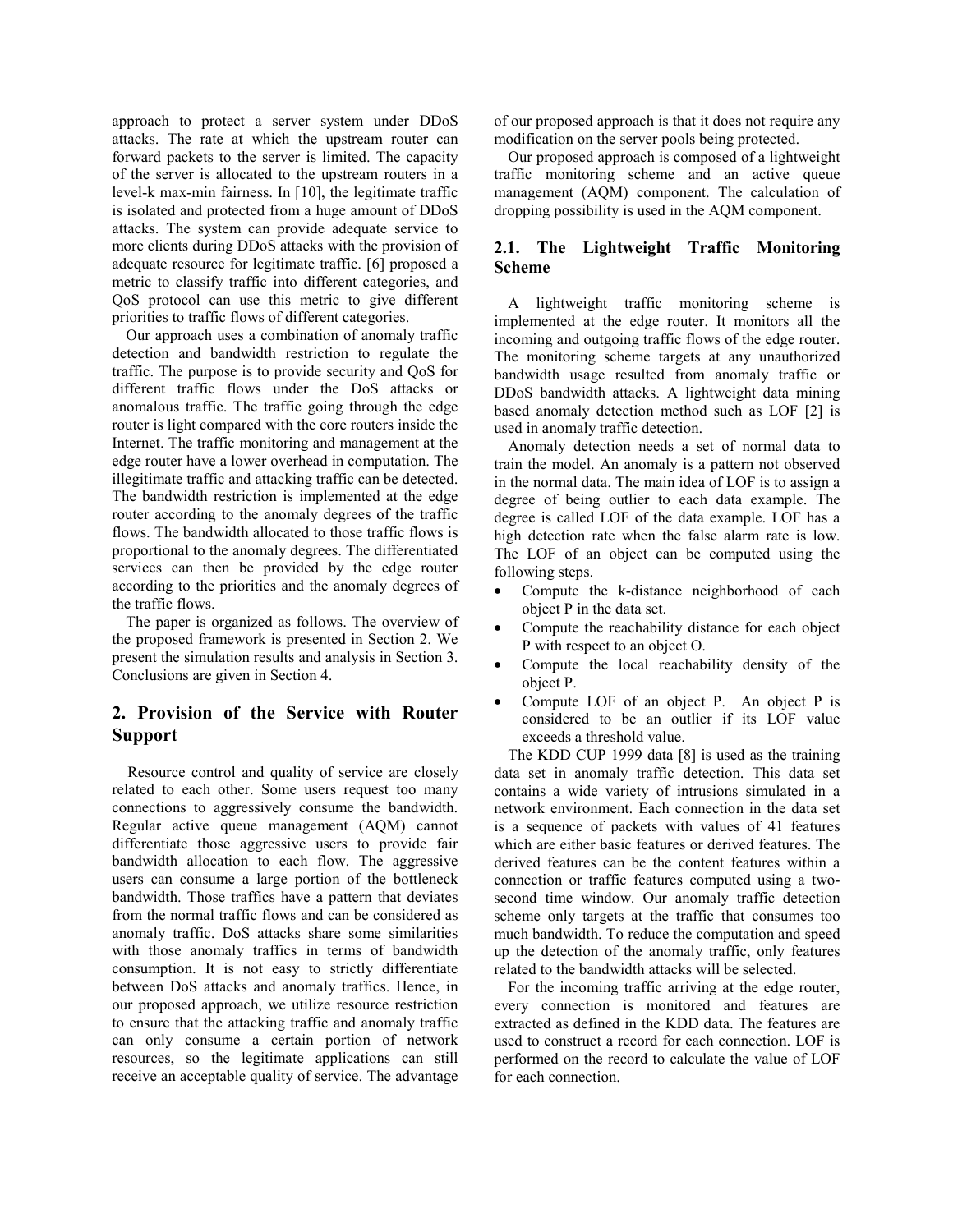A metric, anomaly degree, is defined here to indicate the possibility of a connection being an anomaly. A higher anomaly degree means the larger deviation the connection is from the normal traffic. The value of anomaly degree is between 0 and 1. The LOF values of all the connections in the training data set are sorted in an ascending order to construct an array *lof\_th* which is divided into 100 segments. Each segment consists of an equal number of elements. The obtained LOF for each monitored connection is compared with the beginning value and ending value in each segment of *lof\_th*, starting from the first segment. If the LOF value falls into the segment  $i$ , the anomaly degree of this LOF is *i*/100.

A higher anomaly degree means the connection is using the bandwidth in a pattern quite different from the normal traffic. This connection can belong to a DoS attack, or the user of this connection consumes the bandwidth too aggressively and can be considered as illegitimate. To provide fair services for other traffic, the connections that consume too much bandwidth should be allocated only limited bandwidth. After the anomaly degree is obtained, its value and the related flow information will be sent to the active queue management component and thus the corresponding actions can be taken at the edge router. Flow id, source address, and destination address can all be used to identify a connection at the router.

In our proposed approach, when the anomaly degree is larger than 96%, the traffic is considered an attack. The server will then be notified to cutoff any traffic from the attacking source. Future connection requests from the attacking source will be rejected. Instead of determine whether a connection is an attack or not, we are interested in the anomaly degree of the connection which is a measure indicating whether the connection uses the network bandwidth in a normal and fair manner. This is the difference between our proposed approach and other existing methods.

## **2.2. The Active Queue Management (AQM) Component**

In the queue management at the edge router, only one physical queue is maintained. The capacity of the physical queue is divided into 3 isolated virtual queues according to the classes of the traffic. All packets are enqueued and dequeued in a FIFO way. In our proposed approach, traffic flows are categorized into different classes based on their priorities, service requirements, and anomaly degrees. There are three classes, namely the multimedia traffic, other normal traffic, and anomalous traffic. The multimedia flow is given the highest priority in bandwidth allocation. The bandwidth restriction is implemented via packet

dropping at the router. The calculation of the dropping probability can also be applied to the calculation of the marking probability.

#### **2.3. Dropping Probability**

The edge router monitors the traffic and sends the anomaly detection results to the AQM component. The edge router then uses the packet dropping rate to regulate the anomalous traffic. The AQM component calculates the dropping probability for the traffic flow according to its anomaly degree. This results in better resource utilization and better QoS for different traffic flows.

For the anomalous traffic, the anomaly degree, source and destination address, and flow id will be provided to identify the flow. When a packet arrives, it is classified as being multimedia traffic, other normal traffic, or anomaly traffic.

The purpose of queue management at the edge router is to guarantee the service of multimedia traffic, restrict the bandwidth for anomalous and attacking traffic, and provide fair bandwidth sharing among normal TCP traffic flows. The appropriate dropping probability of packets for each traffic flow is discussed below.

1) Multimedia traffic.

Multimedia traffic has a strict requirement on the delay. We are interested in both dropping rates and the queue length. The increase of the dropping rate is related to the decrease of the queue length, and results in a reduced delay. The queue length for multimedia traffic must be between *max\_th\_mm* and *min\_th\_mm*. If the *max* th mm is too large, the queueing delay can be excessive. If it is set too low, the bandwidth will be underutilized and packet loss can be very frequent.

Queue length is an indication of delays. To avoid excessive delays, the queue length should also be bounded. The minimum queue length is specified by the service negotiation between the ISP and the users. The negotiated service decides the *min\_th\_mm* and *max\_th\_mm* of multimedia flows.

The dropping probability *p* is calculated according to the queue length and packet loss rate to ensure that the previously negotiated service can be guaranteed. The length of the queue for multimedia flow is decided not only by the current queue length but also by the service rates. Service rates are the rates used to transmit packets out of the queue. Probability dropping of multimedia flow happens only when the following two conditions are true: 1) the average queue length is larger than the maximum queue length; and 2) the allocated capacity for a multimedia flow is larger than the incoming rate of the multimedia flow.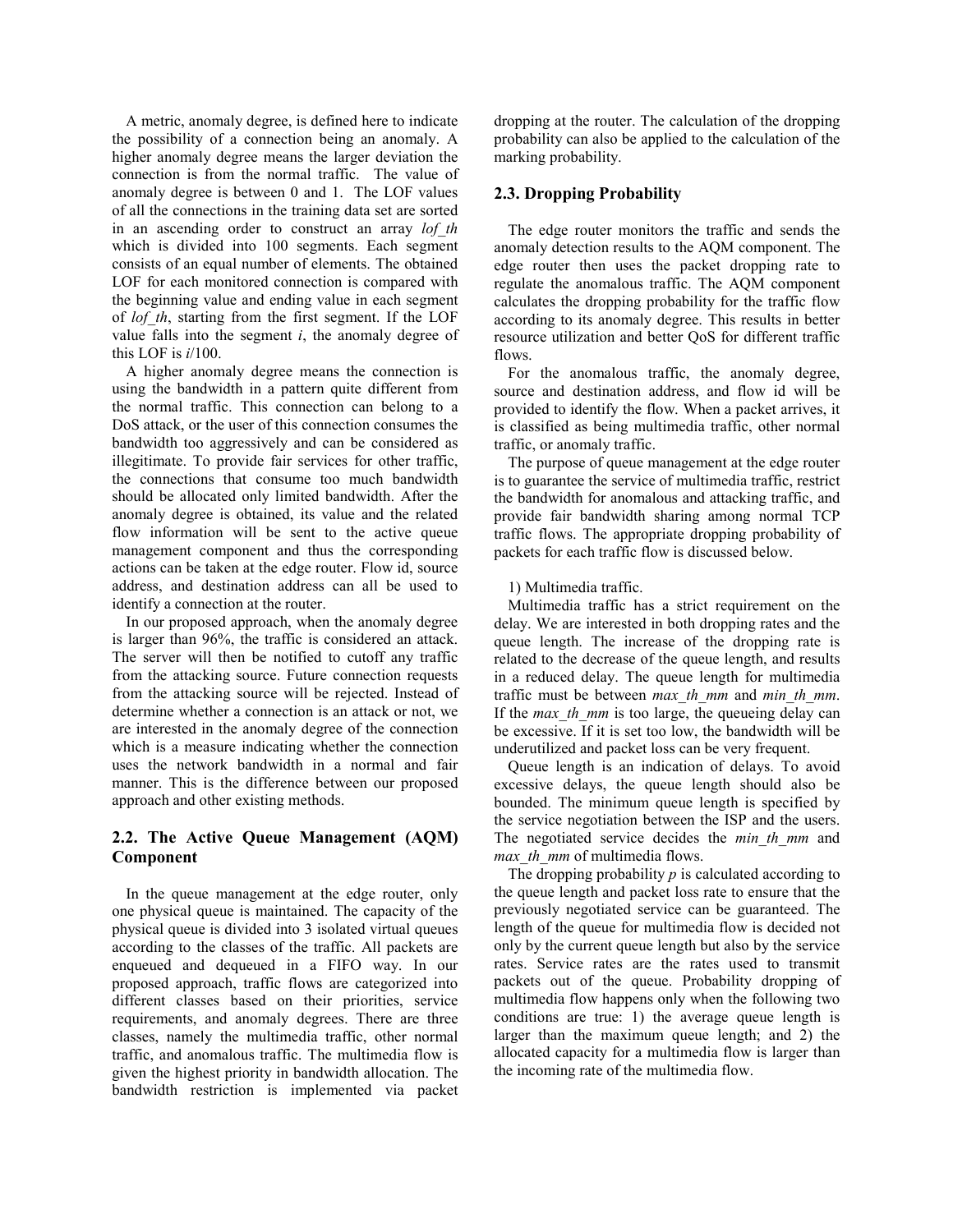The dropping probability of a multimedia flow is calculated as shown in Equation (1).

$$
p_{mm} = \frac{qavg\_mm - min\_th\_mm}{max\_th\_mm - min\_th\_mm} * \frac{y(t) - c(t)}{y(t)}
$$
(1)

where *qavg mm* is the average queue length of the multimedia flow, *max\_th\_mm* and *min\_th\_mm* are the maximum queue length and minimal queue length allocated for the multimedia flow,  $y(t)$  is the input rate of the multimedia flow, and *c(t)* is the link capacity for the multimedia flow. The multimedia application at the server has congestion control which acts on the detection of the packet loss. The server reduces the transmission rate to alleviate the network congestion and to provide an acceptable level of video quality [7].

2) Normal traffic.

The normal traffic shares the remaining queue occupancy and bandwidth. The normal traffic uses the queue capacity and bandwidth that are not used by the multimedia traffic. If the average queue length for the normal traffic is larger than *max\_th\_normal*, the packet will be dropped. If the average queue length is larger than the *min\_th\_normal* and smaller than the *max th\_normal*, the packet will be dropped with a probability. The value of *max\_th\_normal* is set as follows.

*max\_th\_normal* = *max\_th* – *cur\_len;* (2)

where *max* th is the maximum length of the physical queue and *cur\_len* is the current length of the physical queue. If a packet is not dropped, it will be subject to the dropping probability of RED before it is passed to the physical queue. In this way, all the normal traffic flows share the available bandwidth in a fair way.

3) Anomaly traffic

For traffic with different anomaly degrees, the bandwidths allocated to them are limited by the dropping probability. The dropping probability according to the queue length only will favor the traffic with a large number of connections. The anomaly traffics launch a large number of connections. Although each connection occupies a small portion of the bandwidth, the aggregate traffic can consume lots of bandwidth. Traffic with a larger anomaly degree should have a higher dropping probability to reduce the bandwidth the aggregate traffic occupies, which is considered as the penalty dropping. To provide a fair bandwidth sharing with normal traffic, the penalty dropping probability of anomaly traffic increases exponentially with the anomaly degree. The penalty dropping probability  $d(a)$  for anomaly degree  $\alpha$  is defined as given in Equation (3).

$$
d(\alpha) = 1 - \beta^{-\lambda^* \alpha},\tag{3}
$$

where  $\beta > 1$  is a constant. The values of  $\beta$  and  $\lambda$  are chosen so that when  $\alpha$  approaches 1, the dropping probability approaches 1, too. When  $\alpha$  is equal to 1, the flow is identified as an attack. All of the packets belonging to this flow must be dropped. If a packet is not dropped, similar to the normal traffic class, it will be subject to the dropping probability of RED before it is put in the physical queue. Table 1 presents the pseudo code of the proposed AQM component.

Table 1. The proposed AQM component

| When a packet arrives,                                   |
|----------------------------------------------------------|
| Categorize the packet into one traffic class.            |
| If multimedia traffic,                                   |
| Calculate the dropping probability $p_{mn}$ ;            |
| If not dropped, put in the physical queue.               |
| If normal traffic,                                       |
| Set max th normal;                                       |
| Calculate the dropping probability using RED;            |
| If not dropped, put in the physical queue.               |
| If anomaly traffic,                                      |
| Calculate the penalty dropping probability $d(\alpha)$ ; |
| If not dropped,                                          |
| Calculate the dropping probability using RED;            |
| If not dropped, put in the physical queue.               |

## **3. Simulation Results**

To evaluate the performance of the proposed approach, the simulations are run in a prototype system implemented using NS2 [9]. The prototype system integrates the lightweight traffic monitoring scheme (including anomaly traffic detection) and the active queue management (AQM) component at the edge router. The server pool of an ISP is simulated. The network topology used in the simulation is displayed in Figure 1.

#### **3.1. Simulation Setup**

As can be seen from Figure 1, there are video streaming server, ftp server, and web server inside the server pool. These servers provide the basic services in the Internet, and also have different quality of service requirements. The resulting traffic consists of both TCP and UDP flows. All the traffic flows destined to the servers will go through the edge router. The attackers can launch a large volume of traffics from the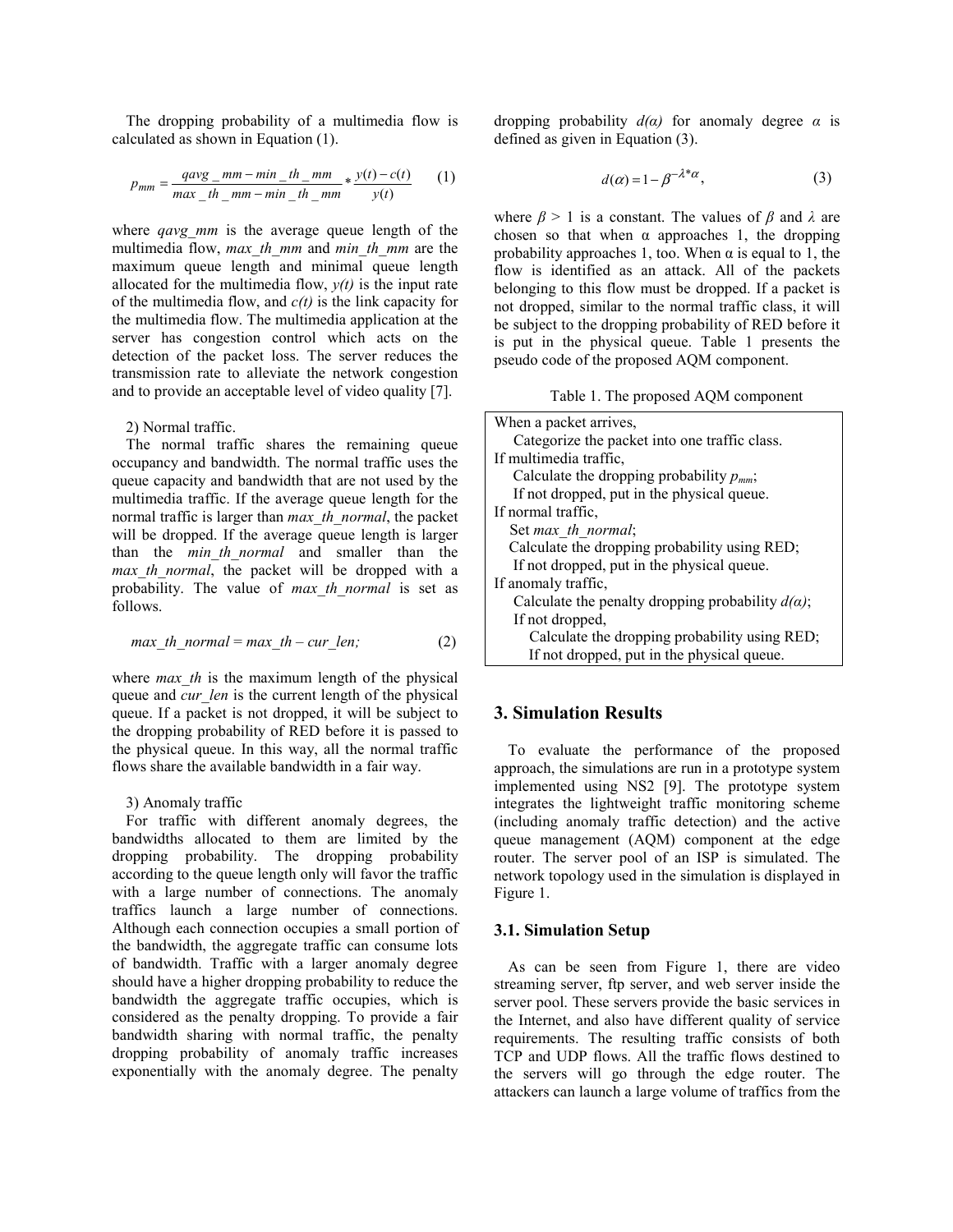distributed clients to connect to a server inside the server pool. The attacking traffics go through the edge router and consume the bandwidth, thus degrading the services provided by each of the servers behind the edge router. Traffic monitoring and resource allocation are implemented at this edge router to protect the security and service for the server pool.



Figure 1. Network topology used in the simulation

 In this network topology, we define the link between Router 4 and edge router as the bottleneck bandwidth. The ftp clients send requests to the ftp server, the Web clients connect to the web server, and the multimedia clients connect to the video streaming server. This generates a variety of traffic flows in the network. One of the attackers is randomly selected to launch the DoS attacks. Each attacker can have simultaneous multiple connections to the servers. The purpose of the attacks is to create a large amount of traffic flows that traverse the edge router to consume the bottleneck bandwidth. This will degrade the services provided by the servers. There are both ftp and udp traffic flows through the edge router, and they should be subject to the resource management mechanism implemented at the router. The standard CIF video sequence Mobile & Calendar is used as the testing video. The training data set consists of 4,000 records selected from the KDD training data set.

#### **3.2. Simulation Results and Analysis**

In the simulation, we investigate how the anomaly traffic detection and bandwidth restriction can improve the services for the legitimate users. Both the perceived quality of multimedia services and ftp services are compared between our approach and the RED active queue management.





(b) PSNR values under our approach

Figure 2. Comparison of the PSNR values of received video between RED and our approach

**3.1.1. PSNR values of video.** The PSNR values of the received video at the client are presented in Figure 2 to demonstrate the quality of multimedia services. The active queue management used in Figure 2(a) is RED, where the average PSNR value of the displayed frames is 23.4 dB. Figure 2(b) displays the PSNR values of the video when the proposed anomaly based bandwidth restriction is used. The average PSNR value of our approach is 32.3 dB, with an improvement of more than 8 dB when comparing to the PSNR values obtained RED. The anomalous traffic started at around the time when Frame 101 was played. Both approaches maintain high PSNR values before the anomalous traffic starts, and then have a degradation of video quality because the anomalous traffic consumes the bottleneck bandwidth. As can be seen from this figure, in our approach, the anomalous traffic can be soon detected, and the edge router begins to drop the anomalous traffic according the anomaly degree. The bandwidth is then efficiently protected for the legitimate traffic, so the PSNR values are recovered and thus the provision of quality of service for the multimedia flow is guaranteed under the anomalous traffic attacks. On the other hand, RED has continuous degradation of video quality with low PSNR values.